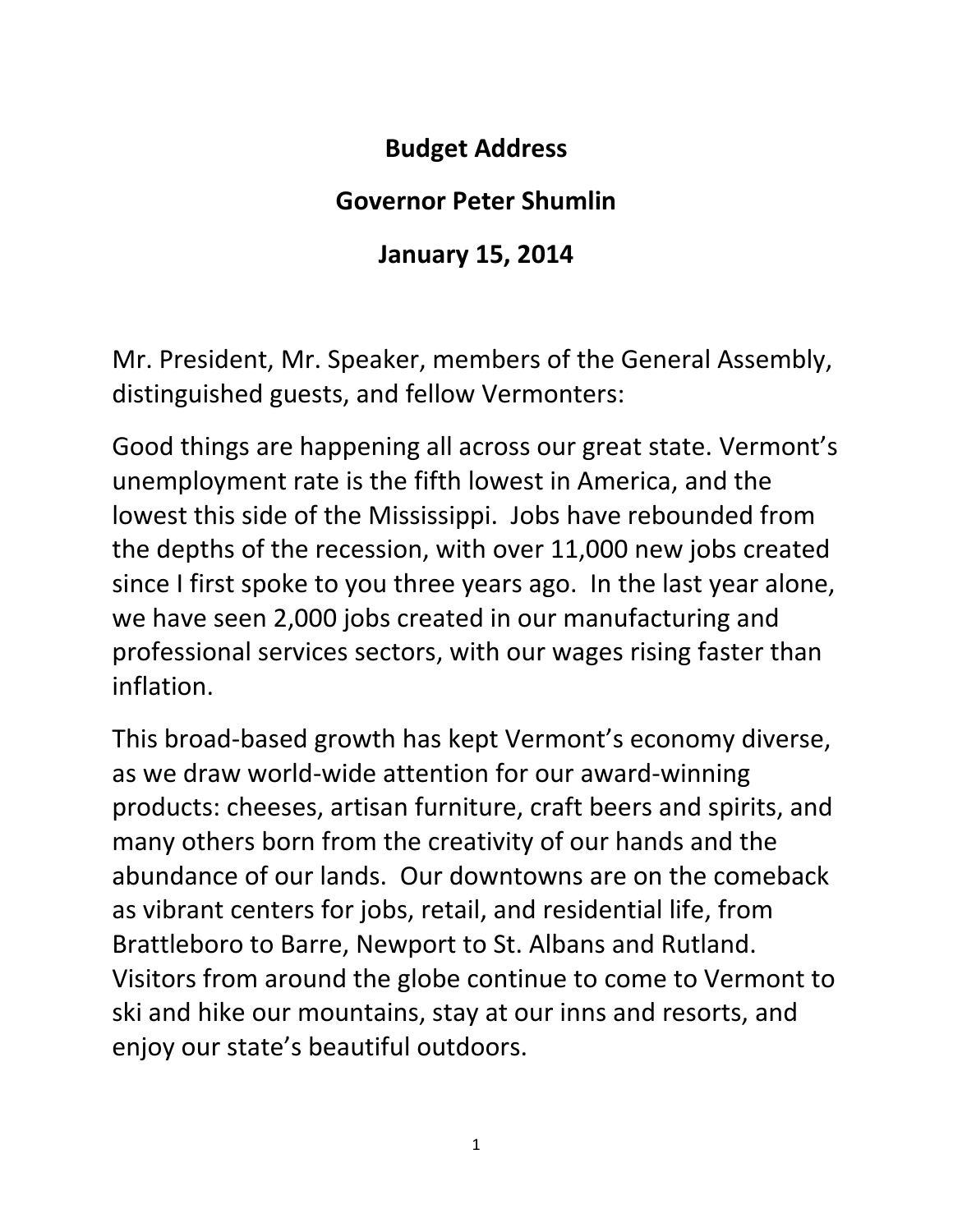Today, I am honored to present my fourth budget, one that is balanced and fiscally restrained. It invests in areas critical to our most vulnerable and to our future job growth, while rejecting broad-based tax increases on hardworking Vermonters. It keeps our reserves full, and our pension contributions funded at the recommended levels. It matches Montpelier's appetite for spending with Vermonters' ability to pay.

Once again it will require discipline to meet the \$71 million gap between our projected revenues and spending. The President and Congress, and our great federal delegation, helped all states through one of the worst downturns in American history by sending hundreds of billions of dollars in stimulus. That funding is now over. Instead Washington is now cutting back on key programs that help our most vulnerable. But the good news is that as we have been creating jobs, our General Fund revenues have been recovering, up \$178 million in the past three years and projected to be more than \$250 million after this next fiscal year.

So our challenge in balancing the budget is not to eviscerate worthwhile programs serving Vermonters, but instead to curb the rate of growth and bring our programs back in line with our revenue. Over the past five budgets, we have relied on between \$44 and \$55 million in one-time funds to balance our books, a trend we know we must reduce. Today, I present you with a budget that closes our gap by relying on only \$30 million in one-time funds, about half as much as last year. Accounting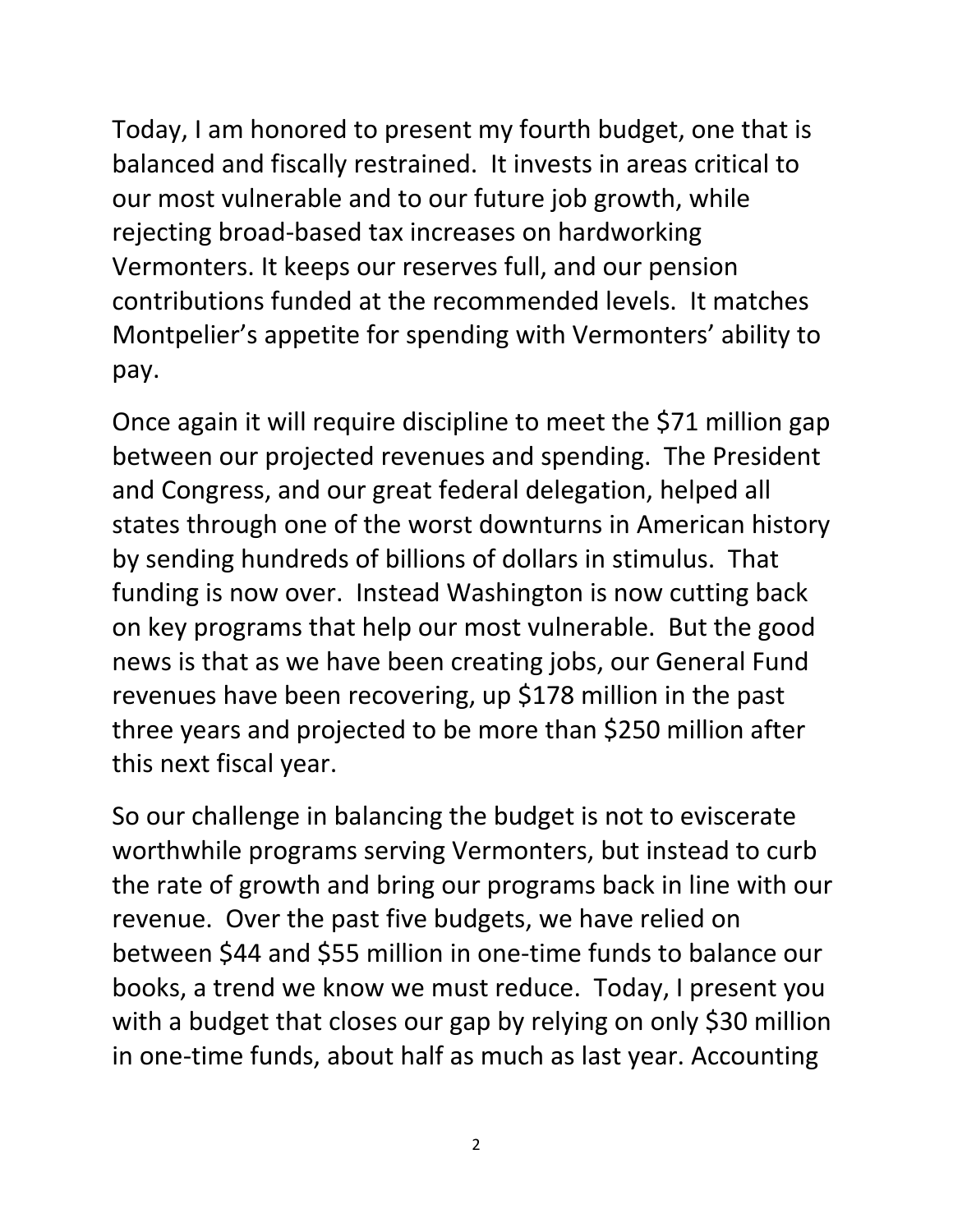for replacement of one-time funds in this year's budget, my spending proposal for Fiscal Year 15 will rise by 3.56%.

Every spending proposal I have pursued as Governor has been designed to promote economic development and prosperity for all Vermonters. This budget is no different. It keeps our promise to invest in our infrastructure and in our people, and it relies on a unified, coordinated strategy, targeting every sector of our economy and every one of our communities.

To accomplish our vision, we are continuing to focus on the big things that will make the difference:

- Help families raise healthy children;
- Create the best education system in America, to assure that more of our kids move beyond high school into good paying, high-skilled jobs;
- Support our businesses, our downtowns, and our job growth;
- Provide access to quality, affordable health care; and
- Protect our environment and quality of life that is, I believe, unrivaled in America.

\*\*\*

Education delivers economic opportunity.

I'm very proud to have Rebecca Holcombe, an extraordinary educator and policy leader, as our new Secretary of Education. Welcome Rebecca!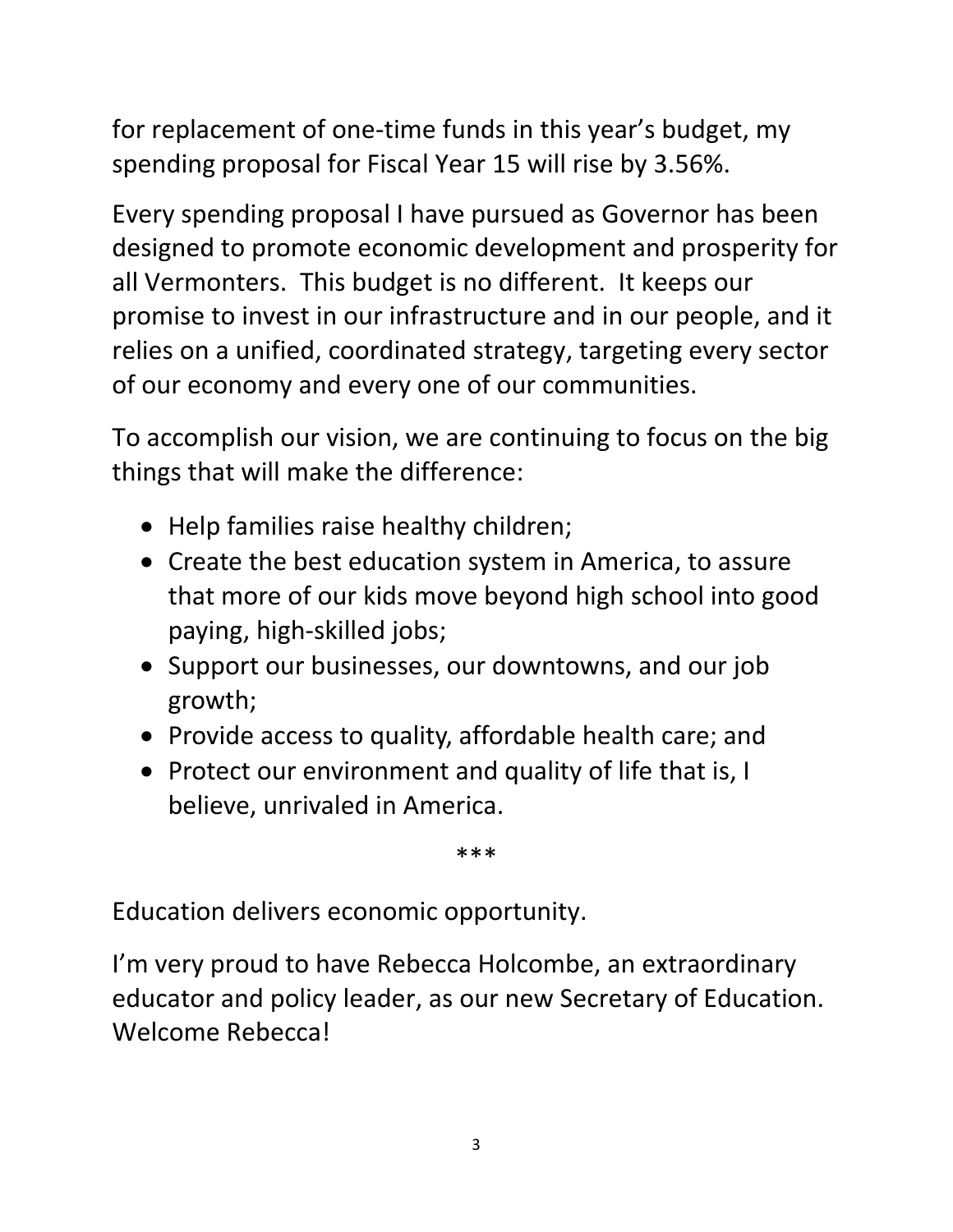Vermont continues to lead the country in our educational enterprise. More than 90% of our kids are graduating from high school, the highest rate in the nation. Thanks to your help last year, we now can finally move more of our low income kids beyond high school through flexible, individualized education, and opportunities for dual enrollment and early college. Better education and training beyond high school means more of our kids will grow up ready for the high-skilled, well-paying jobs that our companies are creating. We will make even greater progress if you pass the Vermont Strong Scholars proposal I brought you last year, giving a full year of free tuition to those who choose to enter STEM jobs in Vermont after attending one of the Vermont State Colleges or UVM.

Even in these tough budget times, I propose to continue our investment in higher education by including an additional 2% increase beginning in January 2015 for our state colleges and university, the second consecutive annual increase after five years of level funding.

Better educating our youngest will give us the greatest return on our investment. We know that kids with great family support and high-quality early education do better in school, earn higher wages as adults, and are less likely to go on welfare or go to jail.

Thanks to our success in obtaining the \$37 million Race to the Top grant, we now have a tremendous opportunity to build the foundation for this healthy start, especially for children born into poverty. As I said last week, if you send me the universal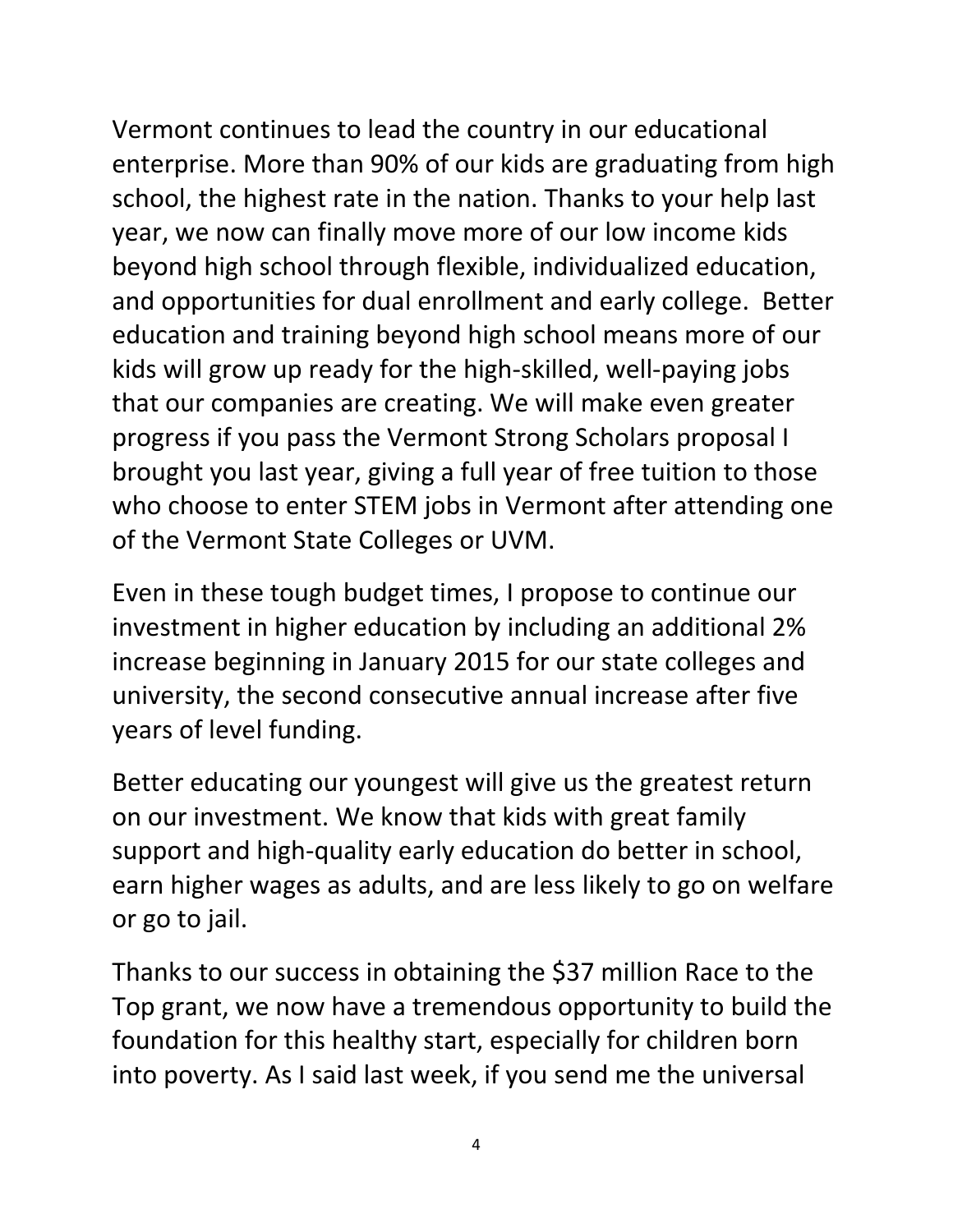pre-kindergarten bill that passed the House last spring, we will help give all of our kids a strong start.

While I am incredibly proud of the progress we have made together on education, I am not at all happy that Vermonters will once again bear an increase of five to seven cents in the statewide property tax rate next year based upon projections for local school spending.

There have been reports of significant school budget increases proposed in communities large and small across our state. We all understand the tremendous value we receive from investing in our kids. None of us, however, can afford higher spending and higher property taxes year after year, while our overall student population continues to decline. I urge Vermonters at town meetings across our state this year to carefully scrutinize school budgets that increase per pupil spending and grow faster than our incomes. Look hard to see if you can achieve savings for better outcomes at a lower cost. Remember, you have the power to determine your school budgets, but you can't make a difference if you don't participate.

To do our part here in Montpelier, this past year we increased the portion of the Sales and Use Tax going to the Education Fund, adding \$9.5 million to help keep property taxes lower. My budget proposal fully funds the required transfer to the Education Fund in Fiscal Year 2015.

I also thank you for hosting with me yesterday a forum of national and local experts to address rising property taxes. We all know that there are no easy answers, and that the state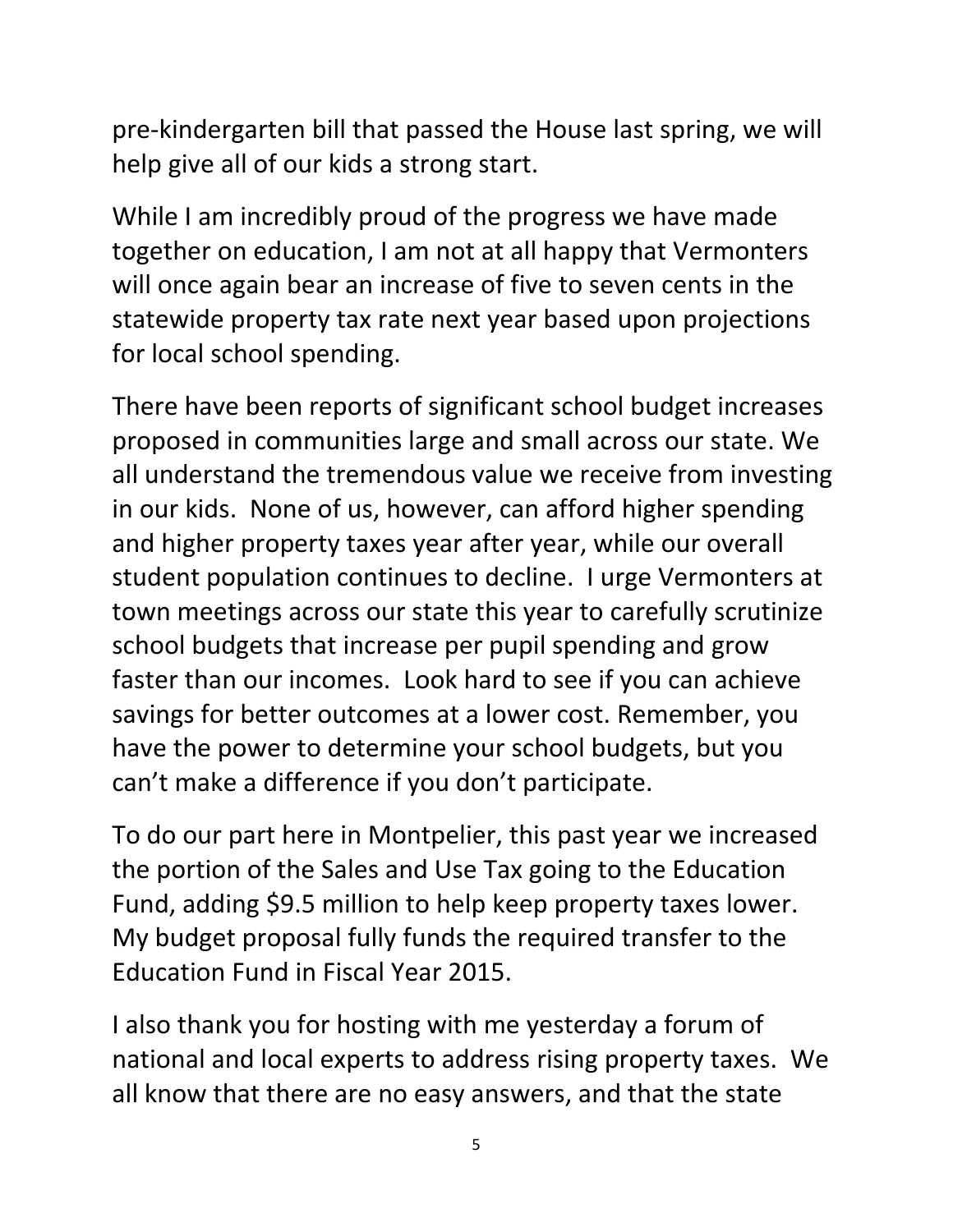funding system can burden local districts that are trying to do the right thing. I pledge to work with you this year to look at the facts and explore any options that would improve our school funding system.

This year we must also address one of our most difficult longterm fiscal problems by fixing how we pay for health insurance for retired teachers. The problem is that, right now, we really are not paying for it, because the state never established an explicit funding source for this obligation. For decades, the annual costs of retired teacher health insurance premiums have been taken right out of the state teacher pension fund itself. Treasurer Pearce, Speaker Smith, Pro Tem Campbell, our teachers, and many others have been working together with us on a phased in, permanent solution. I have proposed \$2.5 million in this budget to help get this done, working in partnership to find a responsible fix this session.

\*\*\*

A few weeks ago, I announced my support for increased funding for initiatives designed to help move Vermonters out of poverty. In these challenging times, as the federal government continues to make shortsighted cuts that hurt our most vulnerable, our state must do what we can to blunt the damage by allocating our limited resources wisely.

That is why my budget includes the following additional funds to support Vermonters in need:

A doubling of the Vermont Rental Subsidy to \$1,000,000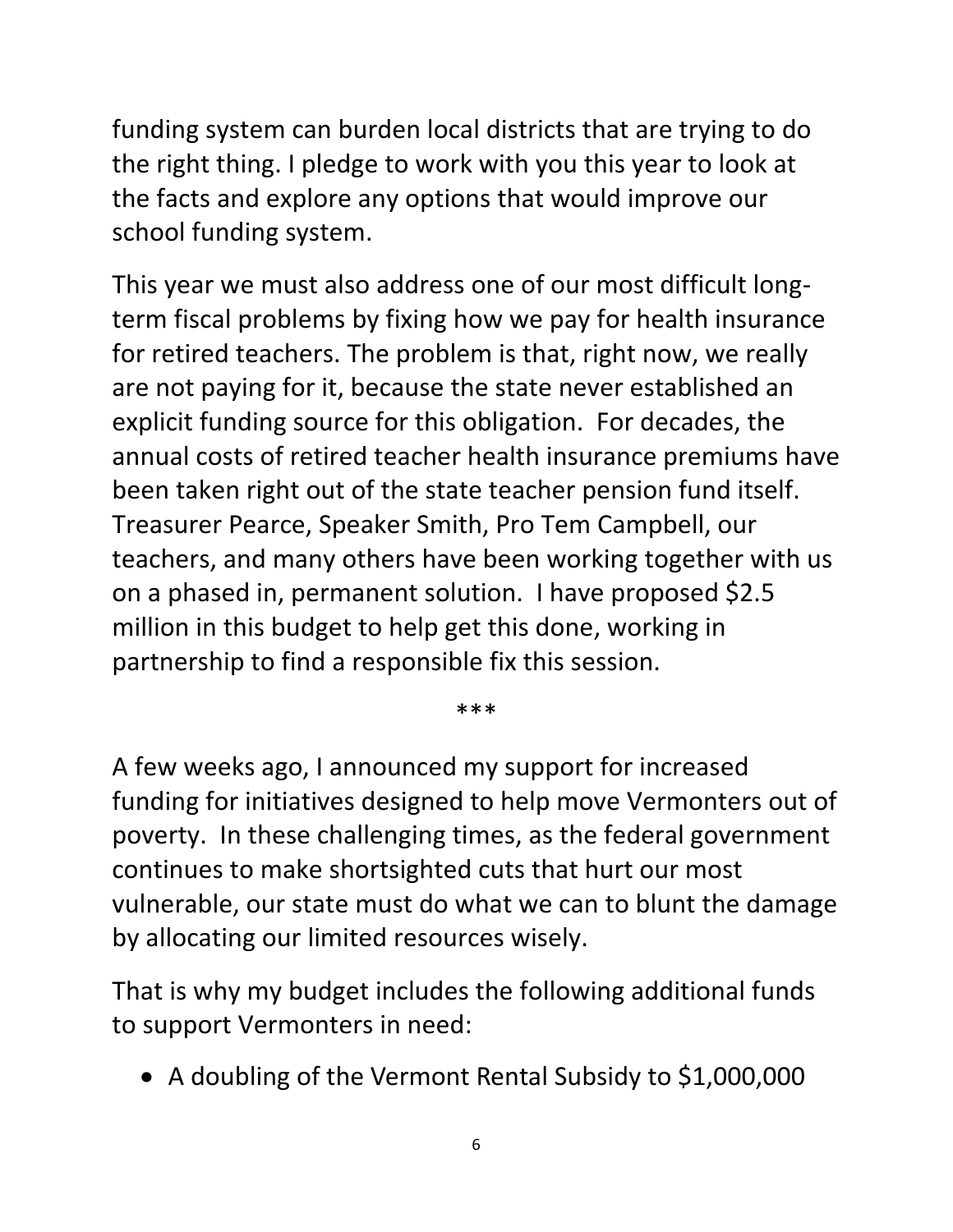with \$200,000 in additional funds for Family Supportive Housing, so we can help prevent homelessness in the first place;

- An increase of \$300,000 for the Emergency Solutions Grant to help support homeless shelters, so that no one freezes in the streets;
- Increased support for children, including an \$800,000 boost to childcare centers that provide the highest quality care and an additional \$740,000 for families in need, so that more low income children can get a strong start; and
- An increase of \$650,000 in funds for substance abuse and mental health treatment services for Reach Up recipients, to help remove barriers to work and economic independence.

We have paid for these increases from growth in the Property Transfer Tax and our base general fund without program cuts, and I ask for your support.

\*\*\*

I have also included in this budget new funding to support the ambitious drug abuse prevention and treatment agenda I laid out for you last week. This new funding will mean a 14% increase in prevention services and a nearly 40% increase in treatment services for those who are suffering from addiction.

\*\*\*

We are also on track to create the best community-based mental health care system in the country. We are building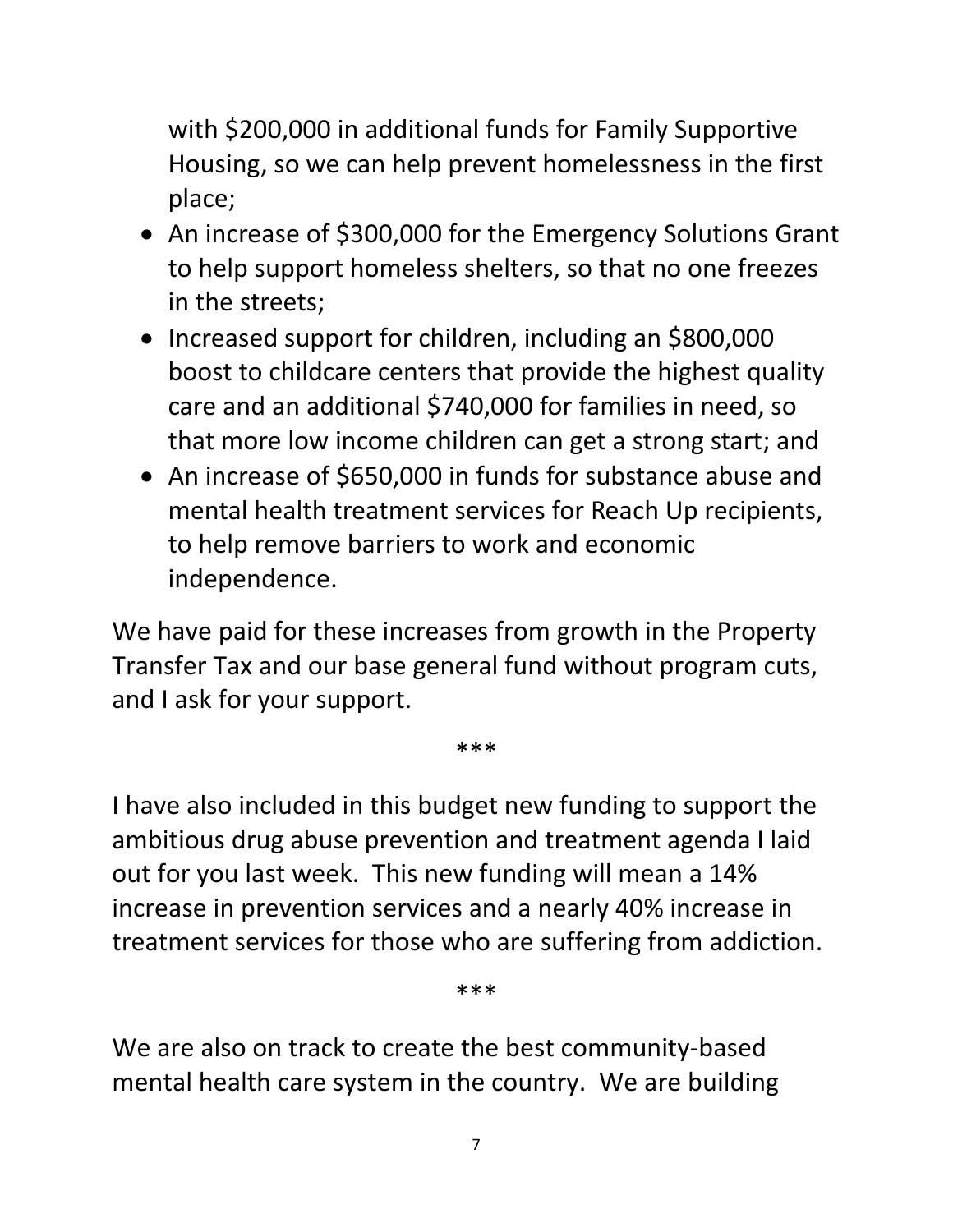state-of-the-art bricks and mortar and expanding communitybased care: securing 14 acute care beds in Brattleboro and 6 in Rutland; opening a 7-bed Secure Therapeutic Center in Middlesex; and expanding the number of our statewide intensive residential and crisis beds. Our new, therapeutic 25 bed hospital in Berlin will open this summer.

None of us can expect success in delivering on our promise of a top-quality, healing mental health care system if we deny timely treatment to our most critically ill patients when they most need it. We are an outlier among the states, because it takes so long for treatment decisions to wind their way through our court system. While it is critical that we continue to protect patient rights, so too is it critical that we support those patients by ending the practice of leaving them for weeks and weeks without judicial resolution, delaying their recovery, placing caregivers and others at risk, and preventing us from serving other patients in need. I ask for your thoughtful guidance and help to fix this problem this session.

**\*\*\***

We will also continue to push for the best health care system in the nation. My budget proposes a 2% increase in Medicaid reimbursement rates starting in 2015 for our hardworking providers, to help reduce the cost-shift for those of us who pay private insurance.

There has been a lot of focus on the troubled rollout of the federally-mandated exchange. I am very disappointed, and I take responsibility for it. But the difficult rollout of the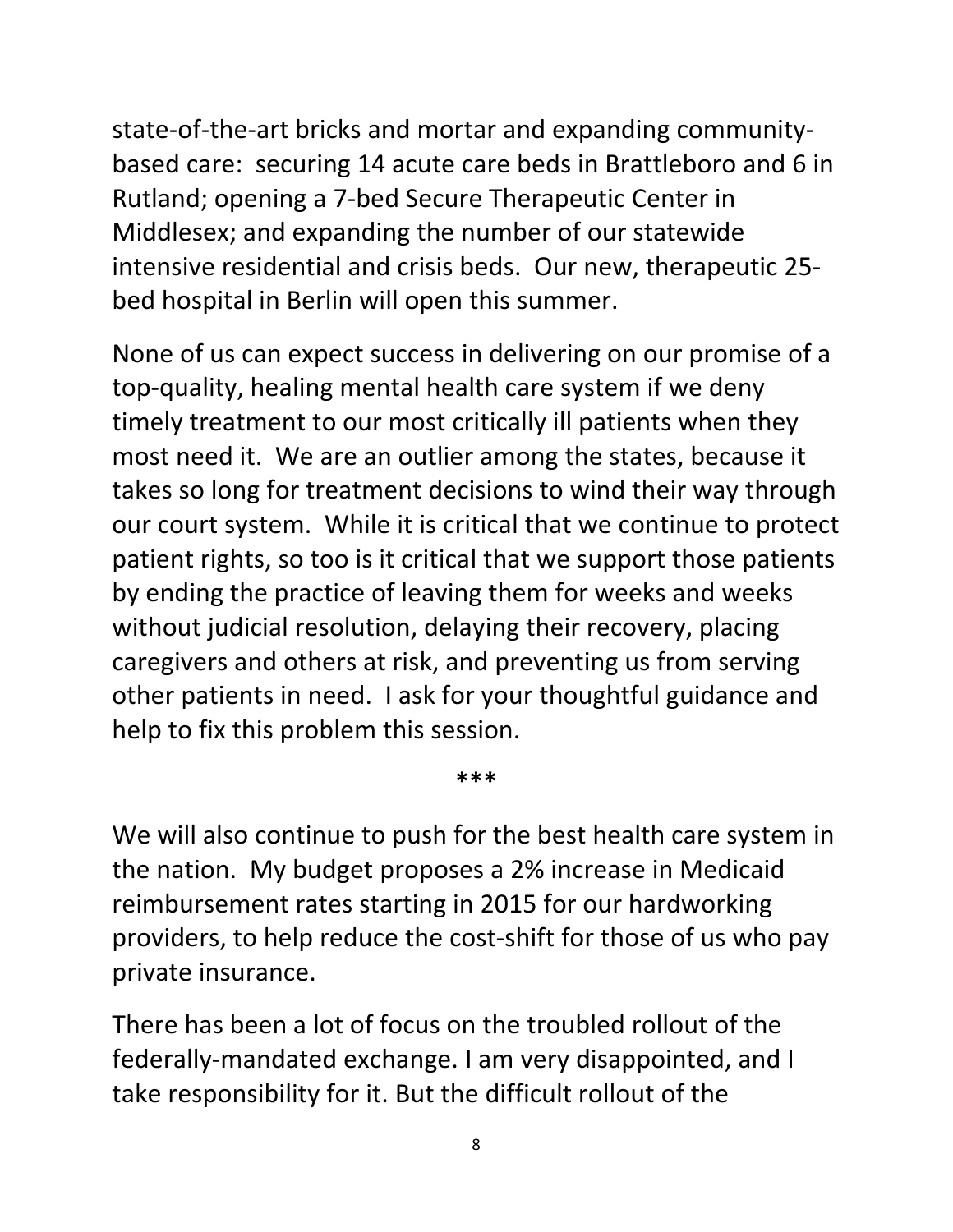exchanges here and across America should remind us once again that we need  $-$  we deserve  $-$  and we can have  $-$  simple, universal, affordable, comprehensive health care for all, where costs are sustainable and access to quality care is guaranteed because you are a Vermonter.

Al Gobeille and the Green Mountain Health Care Board are working with our hospitals, doctors and providers, consumers and our business community to control costs and reform our payment system. This is a partnership that is, I believe, without precedent in any other state. They are moving us to a more rational system that reimburses for quality of care, not quantity. I believe that their success, combined with a fair way to pay for it, will be a recipe for job growth unrivalled in the country.

\*\*\*

Coming out of one of the worst downturns in American history, Vermont's economy continues to make great strides.

Last year, we retired our Unemployment Insurance Trust Fund loan more than 15 months earlier than projected, saving taxpayers \$700,000 in interest and employers nearly \$12 million in federal payments, while providing relief to businesses that suffered layoffs due to Tropical Storm Irene.

My proposed budget maintains our commitment to job growth by:

• Providing \$3.3 million of support through the Next Generation Fund;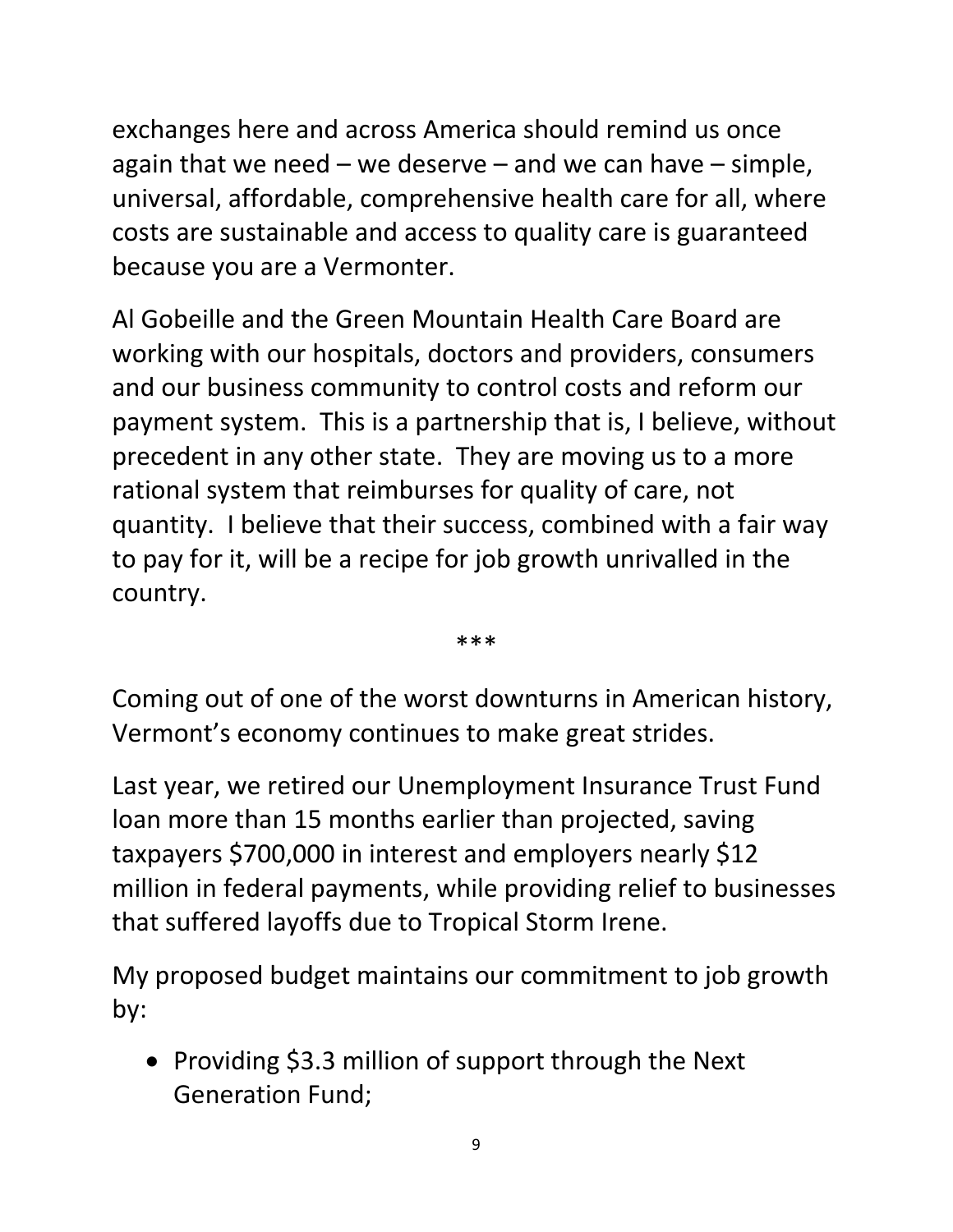- Expanding the Registered Apprenticeship program and the On-the-Job-Training program to engage more Vermonters who are looking to "earn while you learn"; and
- Increasing funding by 9% to our hardworking Regional Development Corporations, the Vermont Employee Ownership Center, and the Small Business Development Center.

In 2013, Vermont signed up its 1,000th captive insurance company, as we remain the leader in this global industry. Every year, the Vermont captive industry brings in more than \$20 million to the state, supporting more than 1,400 well-paying jobs.

This year, we have a chance to get a jump start on a new opportunity. The Legacy Insurance Management Act – called LIMA – creates specialized Vermont-based insurance companies that help other companies consolidate policies and redeploy capital. This could be the next success in our efforts to serve as a specialized global financial services destination. Patterned after Vermont's captives sector, LIMA would add tax revenue and skilled, well-paying financial jobs. The House passed enabling legislation for this last year, and I hope to see it on my desk this session.

My administration is also doing more to keep capital circulating in the state for the benefit of our local companies. By revising our state securities rules to allow far greater participation in local investment through the Vermont Small Business Offering Exemption, we can help Vermont companies raise the capital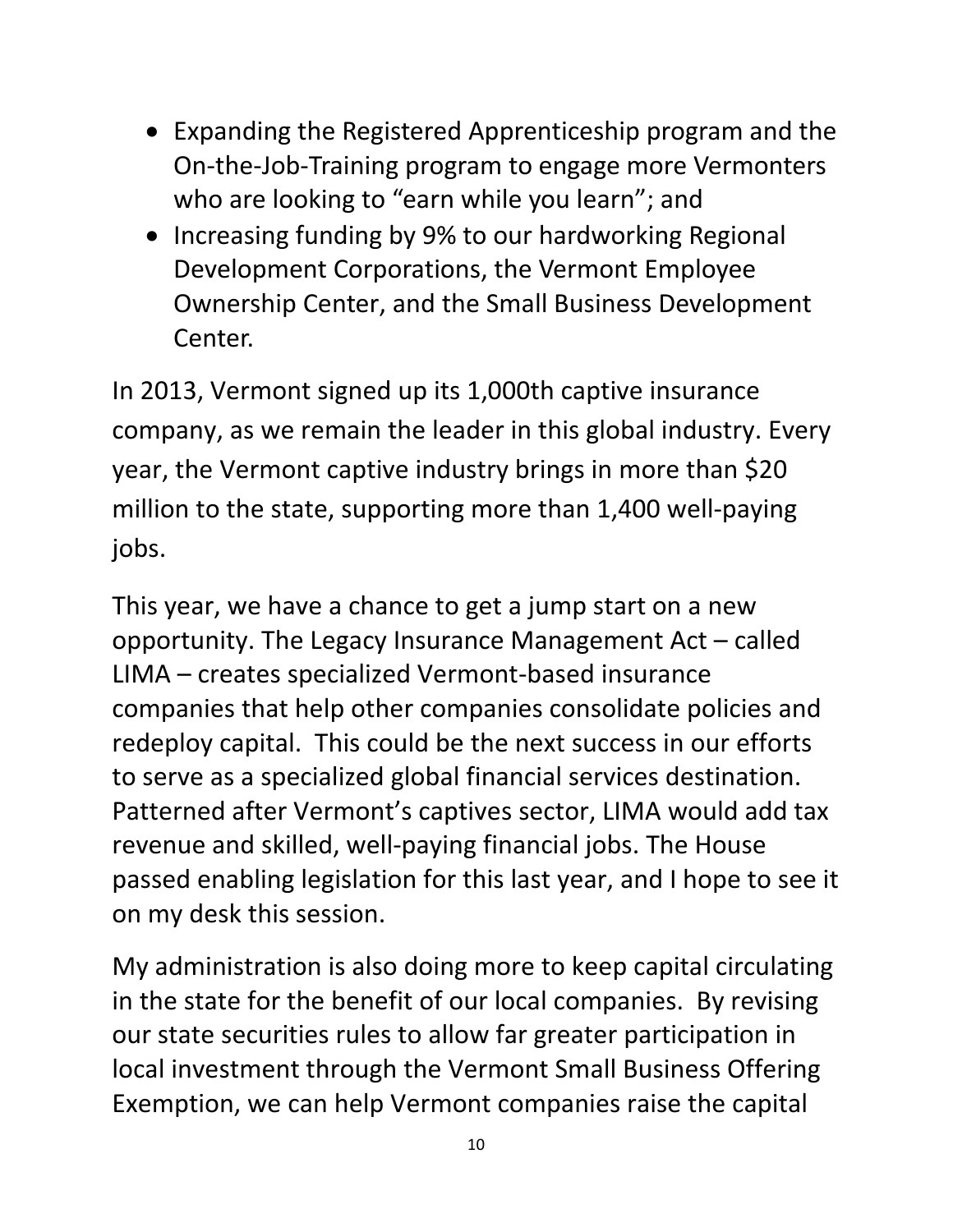they need right here in Vermont. To accomplish this, my Department of Financial Regulation will implement new rules doubling to \$1 million the cap on these investments.

Burlington was just named one of the top-ten emerging tech cities in the United States. Ever since IBM CEO Tom Watson had the wisdom to build a plant here in Vermont to stimulate our economy, Vermont has been a leader in technology. Back then, our jobless rate was 12% and there was no tech industry. Now, our tech industry is a significant multiplier in our economy. It has spawned a culture of innovation that has resulted in many booming businesses, millions of dollars of development and other capital investment, and a cascading effect of jobs within our communities.

High tech jobs and high skilled engineering are helping Vermont companies become national and global leaders. Think: Dealer.com; My Web Grocer; Dynapower; BioTek; Chroma; Global Z; Logic Supply; GW Plastics; and Green Mountain Digital, to name just a few. What they make is vastly different, but what makes each company successful is the innovative thinking and skilled R&D that goes into their products. Jobs are the result: one engineering or development job can generate 20 more jobs in production and manufacturing.

But Vermont must compete to recruit and retain these companies, and the stakes are higher than ever. That is why I have asked my team to work together with you this session on further ways to encourage and grow technology development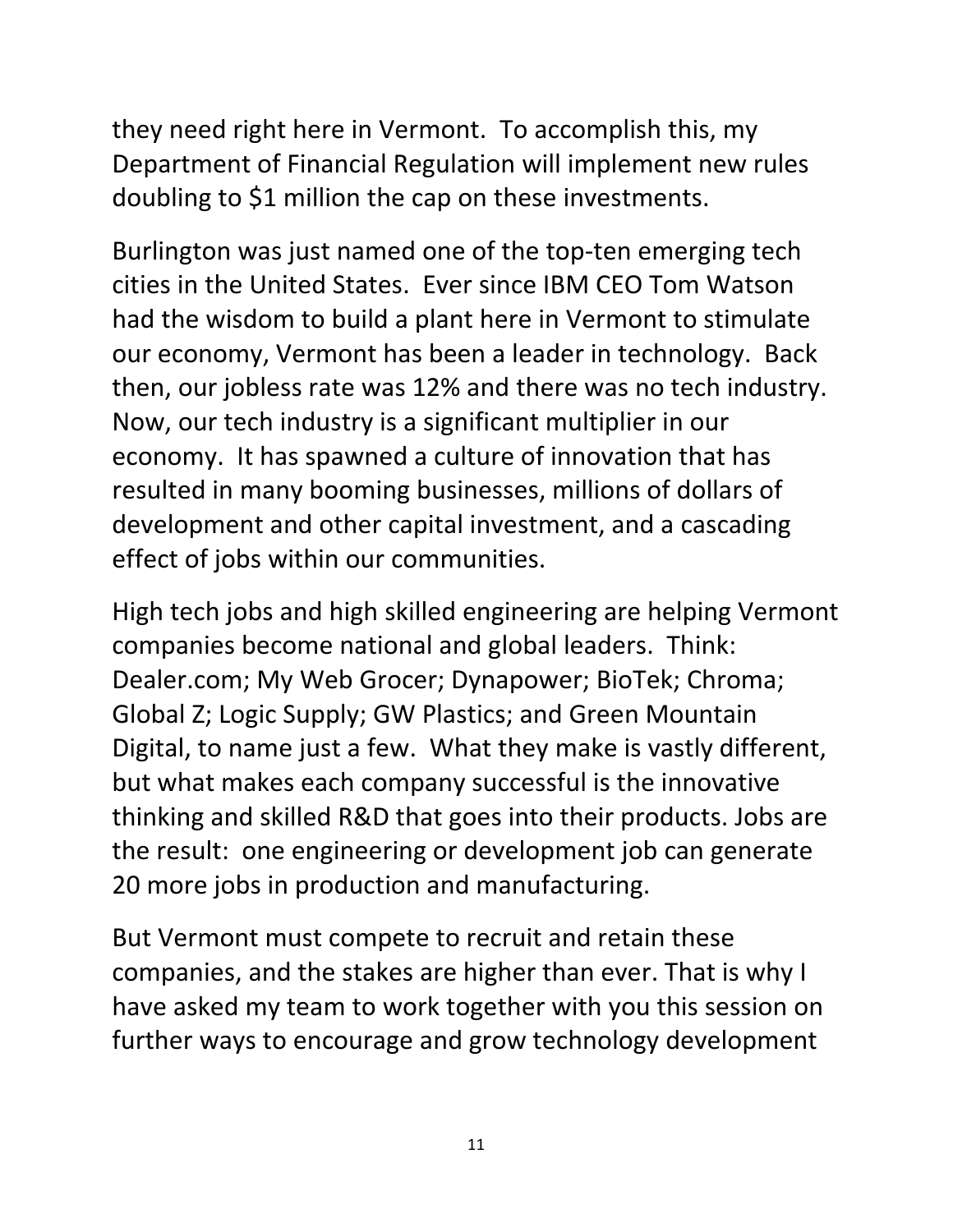leading to even more manufacturing and job growth right here in Vermont.

\*\*\*

We can't grow jobs and enhance our quality of life in Vermont without maintaining a great transportation system.

Early in my Administration, we made the tough call to end the state's decades-long, \$100 million Circ Highway saga. We launched a collaborative community process to examine and identify practical, achievable  $21<sup>st</sup>$  century solutions to Chittenden County's traffic congestion. We are now moving forward with wide consensus on new, common-sense projects to meet these needs.

We have also paved more than 800 miles of road—25% of our system – and moved the portion of state roads in "very poor condition" from 34% in 2009 to just under 22% today; and have made similar progress rehabilitating more than 100 bridges.

To continue this great progress, my budget proposal includes \$686 million for transportation – an increase of \$33 million over last year. This is the biggest investment in our transportation system in our state's history, and I ask for your support.

This funding will allow us to:

- Repair or replace over 100 more bridges, and perform preventive maintenance on dozens more structures;
- Lay 300 more miles of pavement statewide;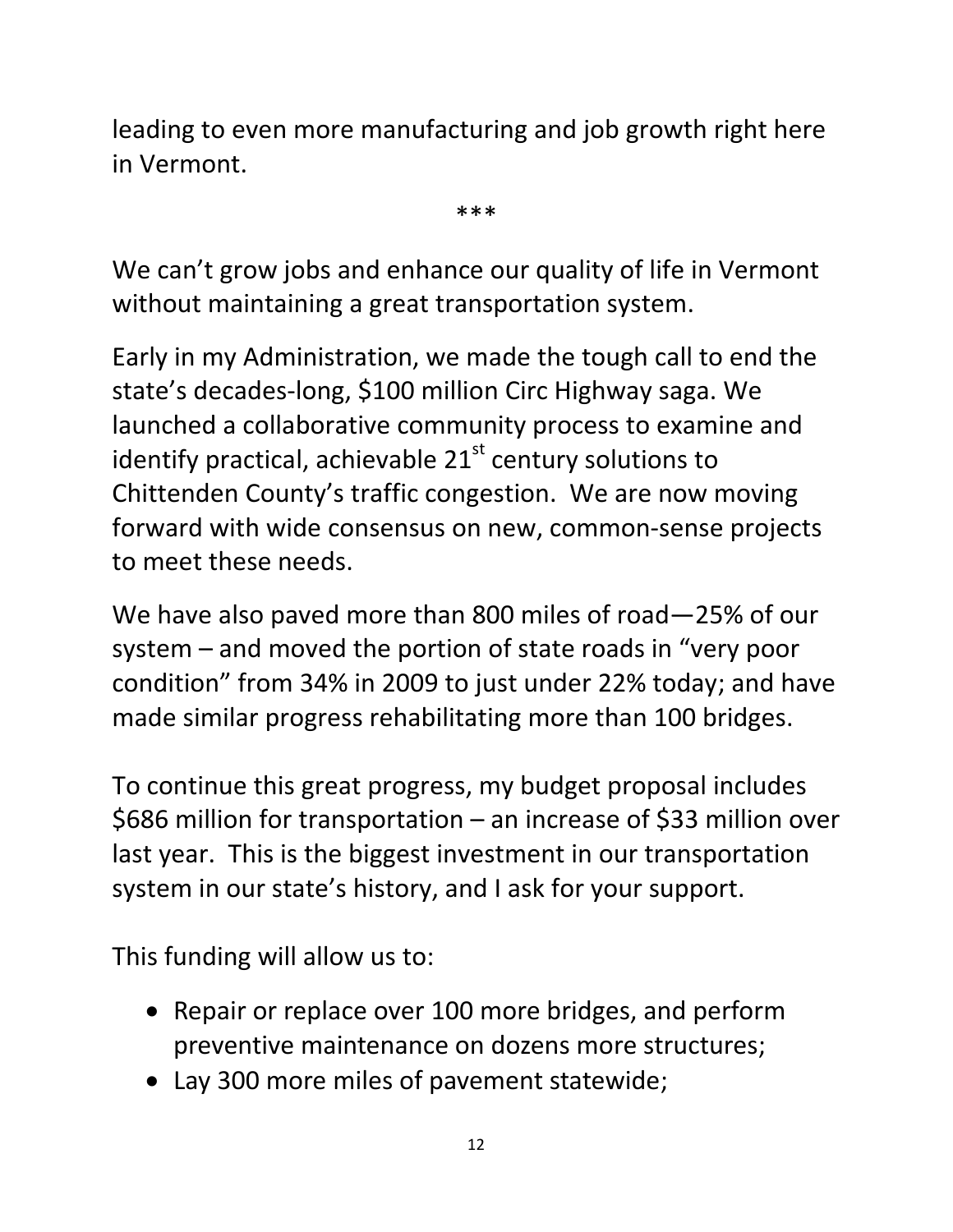- Expand car and vanpooling, and our bus network, which saw increased ridership again last year; and
- Support the establishment of a "Green Highway" with electric vehicle charging stations connecting Montreal to Montpelier, and beyond in New England.

On rail, we took a giant leap forward when we secured another federal grant of \$9 million to fund the rebirth of the western corridor. Our rail team is moving projects faster than ever to connect downtown Burlington to Rutland to Bennington to Albany, and on to New York City. My budget proposes \$19 million to extend these improvements, bringing us closer to our goal of growing jobs and economic opportunity by delivering better freight and passenger rail service up and down the western side of Vermont.

We build commerce and a healthier, greener Vermont when we invest in our roads, bridges, rail, buses, airports, sidewalks and bike paths. We also help put Vermonters to work. Every \$1 million of transportation spending creates and sustains about 48 jobs. Our \$686 million dollar investment in transportation will represent thousands of jobs for Vermonters.

Especially in a winter like this one, with our dedicated VTrans crews out there clearing the way to keep us safe, we appreciate how critical it is to support this effort. We must continue rebuilding our aging transportation network to make up for the maintenance and repair neglected for years so that we provide Vermonters with good roads and strong bridges once again.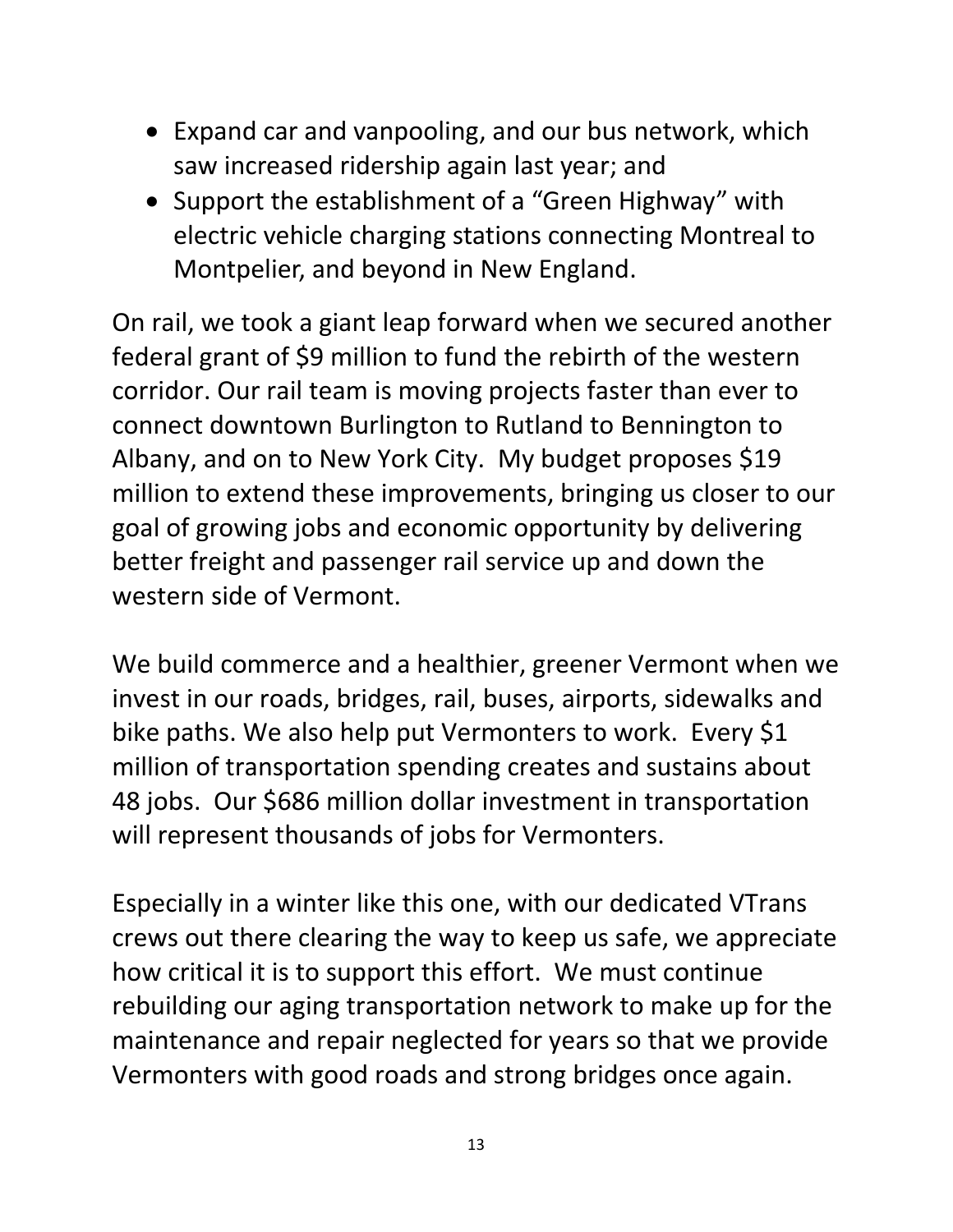Our downtowns and village centers define the Vermont way of life. In these past three years, we have supported our downtowns to grow jobs, increase housing, and help our environment.

- We prioritized the redevelopment of the State Office Complex to help Waterbury recover from Irene;
- We are anchoring a state-of-the-art office building in Barre, bringing hundreds of jobs close to the restaurants and shops in the beautifully restored downtown;
- We provided funds for Vermont Technical College and Community College of Vermont to expand and locate campuses in the renovated Brooks Building, healing the burned-out heart of downtown Brattleboro; and
- We are working with leaders in St. Albans to allow Mylan, one of the area's largest employers, to expand while sparking a redevelopment effort throughout the entire downtown.

The results mean jobs, community pride, and economic growth, all across Vermont. We have seen the benefit all over the state – in Hardwick, Newport, St. Johnsbury, Winooski, Vergennes and elsewhere. One reason this is happening is because of downtown tax credits. Every public dollar in this program brings about \$15 of additional investment, and creates a chainreaction of other economic improvements.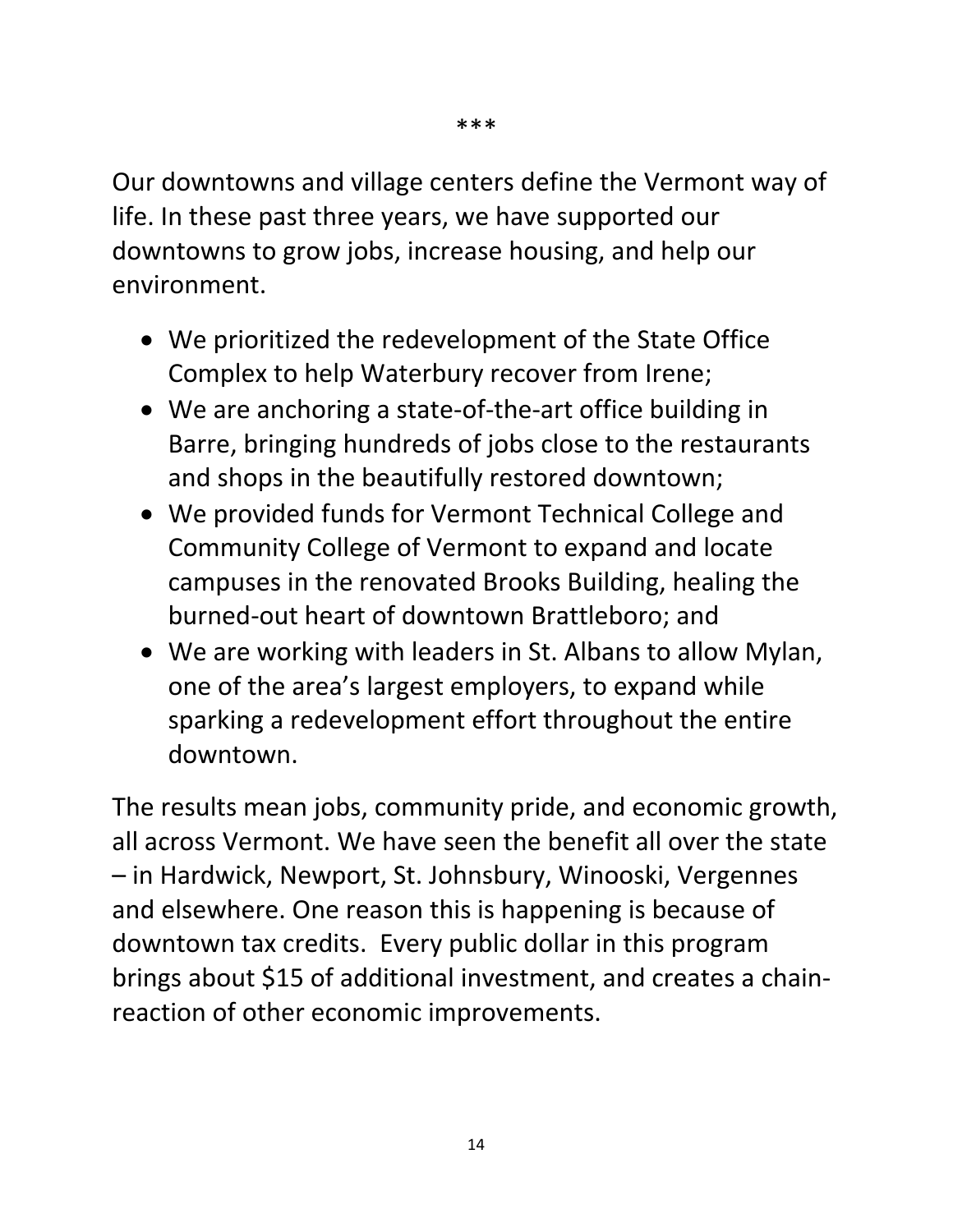That is why I ask you to support my budget request of an additional \$500,000 in downtown tax credits, leveraging \$7.5 million more in downtown improvements statewide.

\*\*\*

My budget also continues our strong commitment to affordable housing and conservation of our working lands by including a 9% increase for the Vermont Housing and Conservation Board. We continue our support for Farm to Plate and the Vermont Ag Development Program, which have helped fuel the increase of more than 1000 jobs in the local food economy since I took office. We also recognize the tremendous scenic, cultural, environmental, recreational, and economic impact of our Working Lands initiative by for the first time including its funding in the base budget, with a 5% increase.

\*\*\*

Our greenhouse gas emissions are now back to a level not seen since 1990, even though our economy has grown significantly since that time. Our renewable energy, conservation, and efficiency policies have helped get us there. Vermont's participation in the Regional Greenhouse Gas Initiative, a model for our country, has generated more than \$3 million for conservation and efficiency this year alone.

This is great progress, but we must do more for our environment. Despite significant investments and wellintentioned initiatives over the years, we are now facing up to the long-standing reality that our lakes and streams have not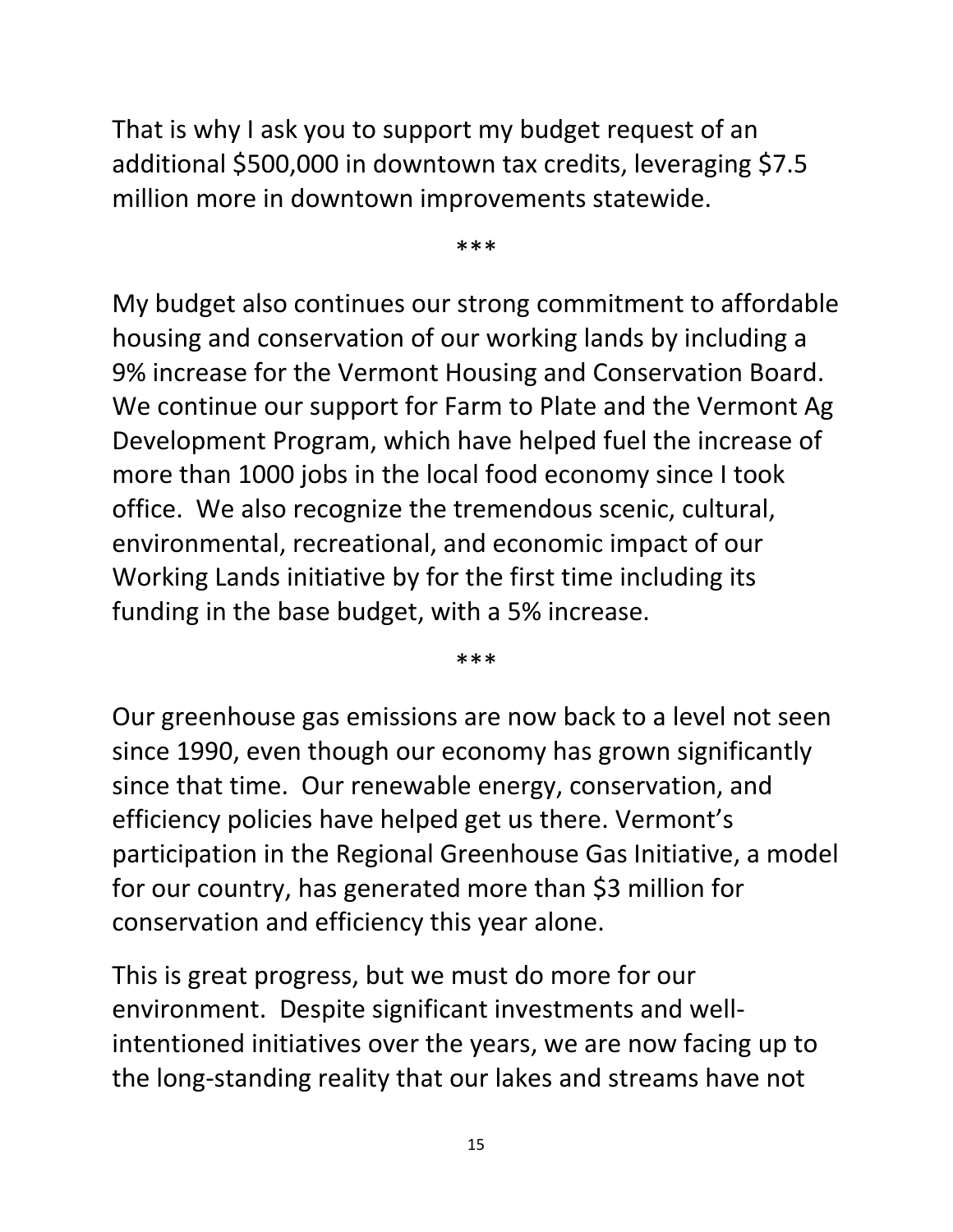improved. Under the leadership of Commissioner David Mears, we are working with the EPA and our communities to have a conversation about common-sense solutions to the water quality problems that have for too long plagued our state and fouled our lakes. My recommended capital budget adjustment includes an additional \$1.1 million to support improving Vermont's water quality.

\*\*\*

We are aggressively moving to green, clean, local renewable energy, and the job growth that comes with it.

Vermont's difficult debate about the continued operation of Vermont Yankee is coming to a close. We now can focus on our need to embrace a decommissioning process that best serves Vermonters, and to help those affected by the loss of jobs where I was born, grew up, ran a business, and raised my daughters, in Windham County. They now need our help. We pressed Entergy for timely decommissioning and significant support for jobs and economic transition that will bring more than \$20 million for Windham County, clean energy development, and the state. It is now time to move past years of disputes with Entergy and strive to find common agreement wherever possible going forward, to get this right for Vermont.

Some people have suggested that our investments in renewable energy are costly, and claim that we should stop our progress. These voices are misinformed. Building renewables isn't just good for our planet and for jobs; it is also good for our wallets: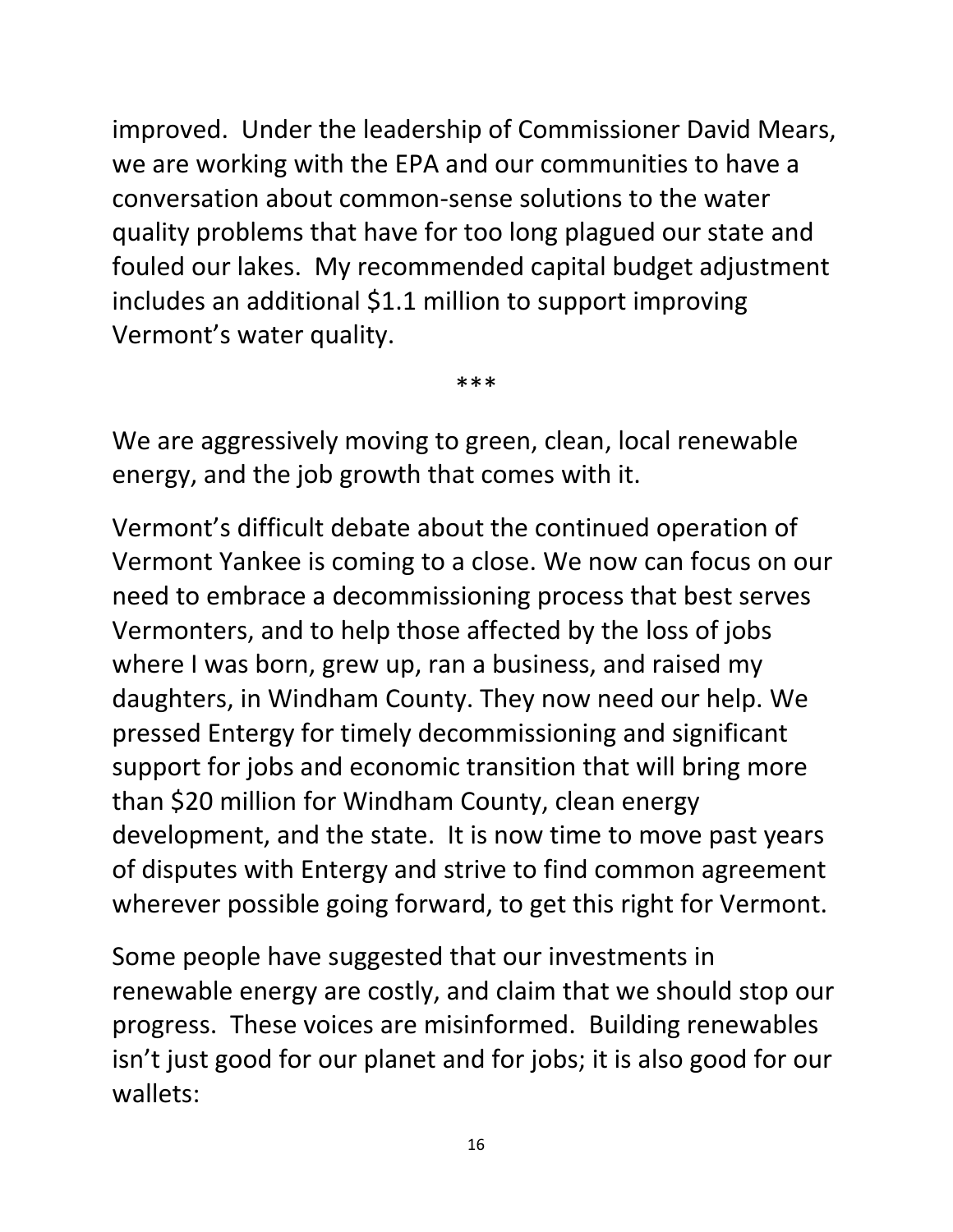- Our strategy of building local, renewable energy projects while maximizing our energy efficiency is working, already helping us defer nearly \$400 million of transmission costs which our region's ratepayers would otherwise have to pay;
- Our local renewable energy companies are doing their part to lower prices, bringing Standard Offer projects in at half the cost previously projected thanks to last year's move to a new market-based program;
- We expanded renewable energy and efficiency investments by expanding VEDA's Vermont Sustainable Energy Loan Fund; and
- We are saving taxpayers' money by installing solar on many of our state buildings.

The amount of solar in Vermont has more than tripled since I became Governor, and more projects are coming online every month. When we see solar panels on rooftops in our neighborhoods or on our fields, we are often looking at projects made possible by our net metering program. I am committed to continuing and expanding net metering this session, by substantially raising the percentage of peak load that can be supplied by these projects, while ensuring that they remain affordable. With the leadership of people like Chairman Tony Klein and a wide array of our utilities and businesses, I know we can get this right.